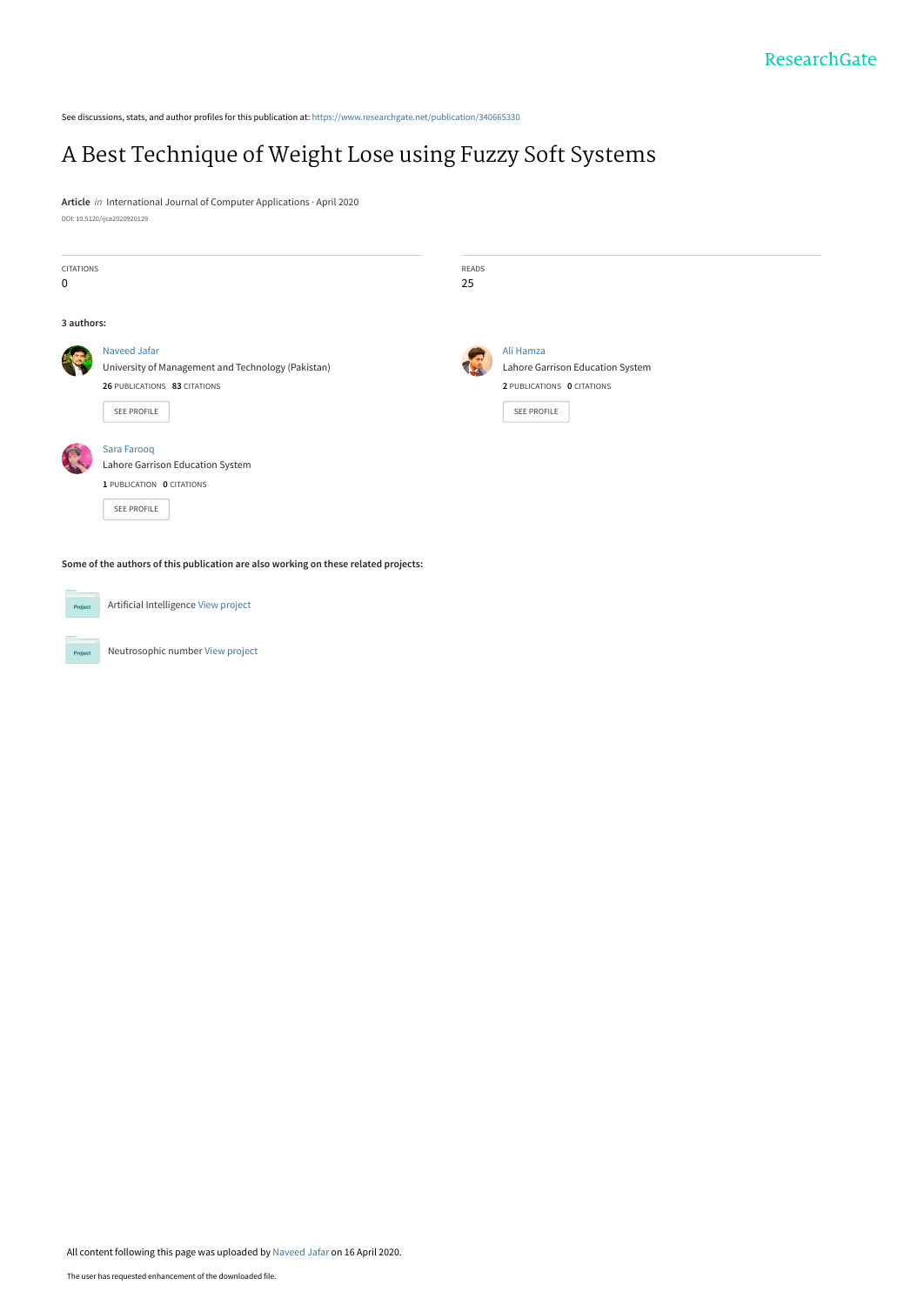# **A Best Technique of Weight Lose using Fuzzy Soft Systems**

Muhammad Naveed Jafar Department of Mathematics Lahore Department of Mathematics Lahore Department of Mathematics Lahore Garrison University Sector-C, DHA Phase-VI 54000, Lahore Pakistan

Ali Hamza

Garrison University Sector-C, DHA Phase-VI 54000, Lahore Pakistan

Sara Farooq Garrison University Sector-C, DHA Phase-VI 54000. Lahore Pakistan

### **ABSTRACT**

Soft set become very handy tool to solve decision making problems of daily life and Fuzzy Hyper soft set is the generalized foam of soft set. In this current approach, a systematic, logical and consistent use of Fuzzy hyper soft set theory, which include from estimate of ideal weight to time required for this transformation.

#### **Keywords**

Fuzzy Soft Systems

#### **1. INTRODUCTION**

Currently, the concept of Multi Criteria Decision Making and fuzzy set is widely used in different fields world-wide [1-3] [14] [23], as well as these concept are using in medication and selection of things in daily life [4-8]. As well as fitness is a serious matter on which we should think studiously. Fitness is major for survival. Abstraction of Fuzzy set become really convenient to work on, the concept of soft set was proposed by Molodtsov in 1999 [9] and further Maji.et.al proposed Intuitionistic fuzzy matrices [10].. Rough set theory developed by Z. Pawlak in 1982 [11-12]. The Extended COWG operators [13] also plays an important role in this current era of research. We studied a fair amount of statistics and in this current epoch we use this all criteria and put the concept of Fuzzy on it. According to a survey, in America only 16% Americans belong to health clubs. Over daily life become really luxurious life so the diseases rise, like diabetes, blood pressure, increase of cholesterol and the most common disease Obesity which percentage in America is 39.8%. According to a survey, almost 2.8 million adults die due to obesity or overweight every year. Obesity is also a reason of heart disease and as well as Cancer. Obesity is the fifth cause of death, as compare to males, females more suffers from obesity. Let us mention that regain of weight after weight loss is common which depends upon your behavior, diet, and environment. People usually do the exercise between the ages of 18 to 24 world-wide. Only 20.6% people fulfill the requirement of exercise of our body. As compare to female, male loss weight rapidly. In year 1995, Smarandache [15] proposed a new concept and Neutrosophic sets firstly given by Smarandache in in 1998 [16-17]. Researches from different zone currently work on multi-criteria decision making and proposed some new results [18-22]. Fuzzy set proposed by Lotfi Zadeh [24] in 1965 and Algorithm for priority of fuzzy complementary judgment matrix", also put these concepts forward [25].

Now, we will put light on Diet. You just have to increase the consumption of vegetables and fruits, decrease the level of carbohydrates such as rice and bread and increase the level of protein by using meat. Increase the daily usage of water and

decrease the usage of salt and spices. Low fat diet help to increase the metabolism, here metabolism plays a very important role in weight loss. If we used to take meal with high glycemic, increases the ratio of insulin to glucagon, it held the body on storage the food as compare to the process of oxidation. In other word high conception of carbohydrates held to obesity because it is easy to digest and over body try to store as more as it can. On the other-hand protein and other minerals and vitamins from vegetables, meat and fruit are beneficial for metabolism and help us to loss fat. All type of fast food and soft drinks are foe of health. The selection of ground for walk, jogging and running is also essential for this journey, the track should be suitable like dirt and synthetic track to keep injures away. In this epoch, we make an organized setup which help you to identify, how much you have to loss, the time and progress as well as the effects are mentioned.

The complete low-fat diet found by different studies. The  $DASH$  eating pattern also available which is really effective diet for weight loss, sponsored by NHLBI. The  $DASH$  diet consist of increased protein intake with more fruits and vegetables usage. According to serval researches in 2006 obesity cause \$40 billion spending in medical. Further it was about \$147 billion in 2008, for  $DASH$  the intakes of carbohydrates is about 53.3% in first phase and 51% in the second phase. The regain of weight is also common, it is proved by researchers that cardiovascular risk factor improved by modest weight loss.

#### **1.1 Motivation**

In this study, we collect the data and statistics from different universities and statistics from world-wide, to estimate the time required to weight loss by the help of fuzzy set as well as our contribution is to make a organized structure, which gave a complete guide to understand the phenomena and after applying it, you will get a result. Obesity is a serious issue of current life style, so by analysis this setup you should be able to get a complete idea.

## **2. STRUCTURE OF THIS PAPER**

In this current research article section 1 contains Introduction and Motivation, section 2 contains definitions and numerical problem to understand Fuzzy hyper soft set, section 3 depends upon parameter value and Neutrosophic fuzzy values of different exercises, In section 4 Identification of target (healthy weight by height), selection of target in section 5 and numerical example in section 6.

#### **2.1 Soft Set**

Let  $\boldsymbol{U}$  is universal initial set and  $\ddot{E}$  is parameter set. Let  $\dot{p}$  ( $\boldsymbol{U}$ ) donates as power set of  $\dot{\mathbb{U}}$  and  $\dot{\mathcal{A}} \subseteq \mathbb{E}$ . We can say pair  $(\dot{\mathcal{F}}, \mathbb{A})$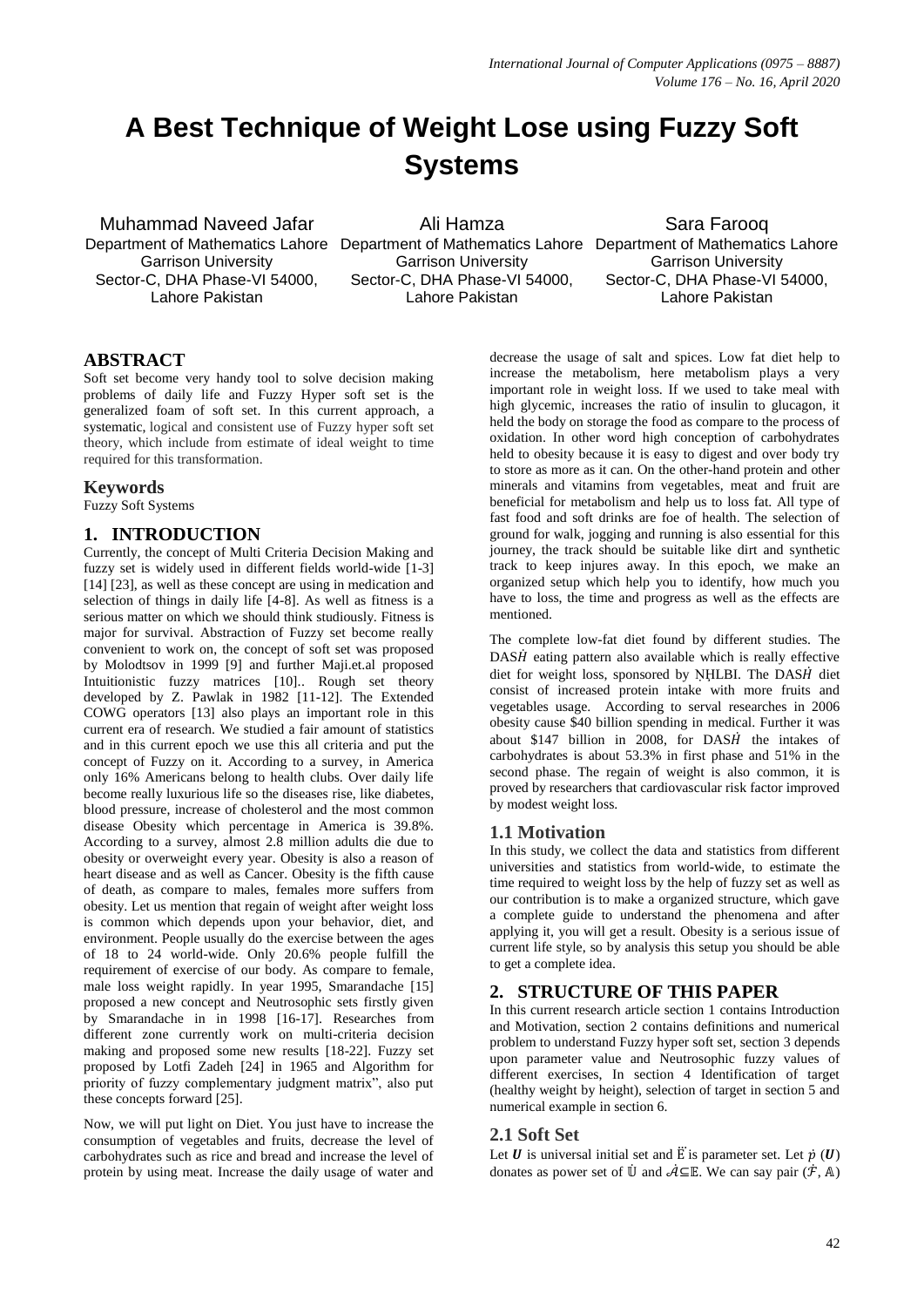is sot set over  $\dot{U}$ , where  $\dot{\mathcal{F}}$  shows the mapping given by  $\dot{\mathcal{F}}$ : $\rightarrow \dot{p}$  $(U)$ .  $(\dot{F}, A)$  given as

 $(\dot{F}, A) = \{ \dot{F}$  (e) $\in \mathbb{P}(\boldsymbol{U}) : e \in E, \ddot{F}$  (e)= $\emptyset$  if  $e \notin \ddot{H}$ 

#### **2.2 Hyper Soft Set**

Here we have the universal set as  $u$ , power set is defined as (u). As well as  $a_1, a_2, a_3, \ldots, a_n$  here  $n \ge 1$ , be well defined until n. with the corresponding value of attributes as value of attributes as  $A_1, A_2, A_3, \ldots, A_n$  with  $A_i \cap A_j = \emptyset$  for  $i \neq j$  as well as  $i$ ,  $j=(1,2,...,n)$  then we get the pair as  $(\mathbf{F}, \mathcal{A}_1, \mathcal{A}_2, \mathcal{A}_3, \dots, \mathcal{A}_n)$ , and  $\mathbf{F}, \mathcal{A}_1, \mathcal{A}_2, \mathcal{A}_3, \dots, \mathcal{A}_n \mapsto$  $\mathcal{P}(\mathfrak{m}).$ 

#### **Numerical Problem**

Here  $\mathbf{U} = {\mathbf{x}_1, \mathbf{x}_2, \mathbf{x}_3, \mathbf{x}_4}$  and a set  $\mathbf{N} = {\mathbf{\{\mathcal{F}}_1, \mathcal{F}_2, \mathcal{F}_3, \mathcal{F}_5\}} \subset \mathbf{U}$ .

Let the attribute  $a_1$  = walk,  $a_2$  = jogging,  $a_3$  = running,  $a_4$ = jim, now the attributes values are:

$$
Walk = \mathcal{F}_1 = {\bar{h}_1, \bar{h}_2, \bar{h}_3, \bar{h}_4, \bar{h}_5},
$$
\n
$$
Stretching = \mathcal{F}_2 = {\bar{h}_1, \bar{h}_2, \bar{h}_3, \bar{h}_4, \bar{h}_5}
$$
\n
$$
Yoga
$$

Jogging/cycling= $\mathcal{F}_3 = {\{\overline{\overline{\overline{h}}}_1, \overline{\overline{\overline{h}}}_2, h_3, \overline{\overline{\overline{h}}}$ Running Split= $\mathcal{F}_4 = \{h_1, h_2, h_3, h_4, h_5\}$ } Jim / Sports= $\mathcal{F}_5 = {\overline{h}_1, \overline{h}_2, h_3, \overline{h}_4, h_5}.$  Then the function will be  $\mathcal{F}$ :  $\mathcal{A}_1 \times \mathcal{A}_2 \times \mathcal{A}_3 \times \mathcal{A}_4 \mapsto (\mathbb{u}).$ 

Let's assume that  $\{(\vec{\phi})\} = {\{\mathcal{F}_1, \mathcal{F}_2, \mathcal{F}_3, \mathcal{F}_5\}}$  with respect to the set  $\mathcal{N}$ .

#### **2.3 Neutrosophic Set**

A Universe of Discourse  $\mathcal{U}_{\mathcal{N}}$  is Neutrosophic if  $\forall \mathcal{F} \in \mathcal{U}_{\mathcal{N}}$ ,  $\mathcal{F}$ partially belongs, partially do not belong and some hesitation value called indeterminacy. Let's denote as  $(\mathcal{T}_{\mathcal{F}}, \mathcal{I}_{\mathcal{F}}, \mathcal{F}_{\mathcal{F}})$ .

## **3. NEUTROSOPHIC FUZZY VALUES OF EXERCISES AND PARAMETER FOR SOFT RULES**

In this table, each value consist of three different parameters such as truthiness, falsity and indeterminacy. Now consider walk, for weight loss the walk required with full effectiveness because our body is used to of it. Walk are slow process for weight loss and some time it become non-beneficial so the value for walk according this table is 0.6 for truthiness, 0.4 for falsity and 0.2 for indeterminacy.



|                | Figure.01 |      |      |      |      |      |      |      |      |      |      |      |      |      |      |      |      |      |      |      |      |      |      |      |
|----------------|-----------|------|------|------|------|------|------|------|------|------|------|------|------|------|------|------|------|------|------|------|------|------|------|------|
| <b>LBS</b>     | 100       | 105  | 110  | 115  | 120  | 125  | 130  | 135  | 140  | 145  | 150  | 155  | 160  | 165  | 170  | 175  | 180  | 185  | 190  | 195  | 200  | 205  | 210  | 215  |
| <b>KGS</b>     | 45.5      | 47.5 | 50.0 | 52.3 | 54.5 | 55.8 | 59.1 | 61.4 | 63.6 | 65.9 | 68.2 | 70.5 | 72.7 | 75.0 | 77.3 | 79.5 | 81.8 | 84.1 | 86.4 | 88.6 | 90.9 | 93.2 | 95.5 | 97.7 |
| 5'0            | 19        | 20   | 21   | 22   | 23   | 24   | 25   | 26   | 27   | 28   | 29   | 30   | 31   | 32   | 33   | 34   | 35   | 36   | 37   | 38   | 39   | 40   | 41   | 42   |
| 5'1            | 18        | 19   | 20   | 21   | 22   | 23   | 24   | 25   | 26   | 27   | 28   | 29   | 30   | 31   | 32   | 33   | 34   | 35   | 36   | 36   | 37   | 38   | 39   | 40   |
| 5'2            | 18        | 19   | 20   | 21   | 22   | 22   | 23   | 24   | 25   | 26   | 27   | 28   | 29   | 30   | 31   | 32   | 33   | 33   | 34   | 35   | 36   | 37   | 38   | 39   |
| 5'3            | 17        | 18   | 19   | 20   | 21   | 22   | 23   | 24   | 24   | 25   | 26   | 27   | 28   | 29   | 30   | 31   | 32   | 32   | 33   | 34   | 35   | 36   | 37   | 38   |
| 5'3            | 17        | 18   | 18   | 19   | 20   | 21   | 22   | 23   | 24   | 24   | 25   | 26   | 27   | 28   | 29   | 30   | 31   | 31   | 32   | 33   | 34   | 35   | 36   | 37   |
| $5.5^{\circ}$  | 16        | 17   | 18   | 19   | 20   | 20   | 21   | 22   | 23   | 24   | 25   | 25   | 26   | 27   | 28   | 29   | 30   | 30   | 31   | 32   | 33   | 34   | 35   | 35   |
| $5^{\circ}6$   | 16        | 17   | 17   | 18   | 19   | 20   | 21   | 21   | 22   | 23   | 24   | 25   | 25   | 26   | 27   | 28   | 29   | 29   | 30   | 31   | 32   | 33   | 34   | 34   |
| 5'7            | 15        | 16   | 17   | 18   | 18   | 19   | 20   | 21   | 22   | 22   | 23   | 24   | 25   | 25   | 26   | 27   | 28   | 29   | 29   | 30   | 31   | 32   | 33   | 33   |
| 5'8            | 15        | 16   | 16   | 17   | 18   | 19   | 19   | 20   | 21   | 22   | 22   | 23   | 24   | 25   | 25   | 26   | 27   | 28   | 28   | 29   | 30   | 31   | 32   | 32   |
| 5'9            | 14        | 15   | 16   | 17   | 17   | 18   | 19   | 20   | 20   | 21   | 22   | 22   | 23   | 24   | 25   | 25   | 26   | 27   | 28   | 28   | 29   | 30   | 31   | 31   |
| 5'10           | 14        | 15   | 15   | 16   | 17   | 18   | 18   | 19   | 20   | 20   | 21   | 22   | 22   | 23   | 24   | 25   | 25   | 26   | 27   | 28   | 28   | 29   | 30   | 30   |
| 5'11           | 14        | 14   | 15   | 16   | 16   | 17   | 18   | 18   | 19   | 20   | 21   | 21   | 22   | 23   | 23   | 24   | 25   | 25   | 26   | 27   | 27   | 28   | 29   | 30   |
| 6'0            | 13        | 14   | 14   | 15   | 16   | 17   | 17   | 18   | 19   | 19   | 20   | 21   | 21   | 22   | 23   | 23   | 24   | 25   | 25   | 26   | 27   | 27   | 28   | 29   |
| 6 <sup>1</sup> | 13        | 13   | 14   | 15   | 15   | 16   | 17   | 17   | 18   | 19   | 19   | 20   | 21   | 21   | 22   | 23   | 23   | 24   | 25   | 25   | 26   | 27   | 27   | 28   |
| 6 <sup>2</sup> | 12        | 13   | 14   | 14   | 15   | 16   | 16   | 17   | 18   | 18   | 19   | 19   | 20   | 21   | 21   | 22   | 23   | 23   | 24   | 25   | 25   | 26   | 27   | 27   |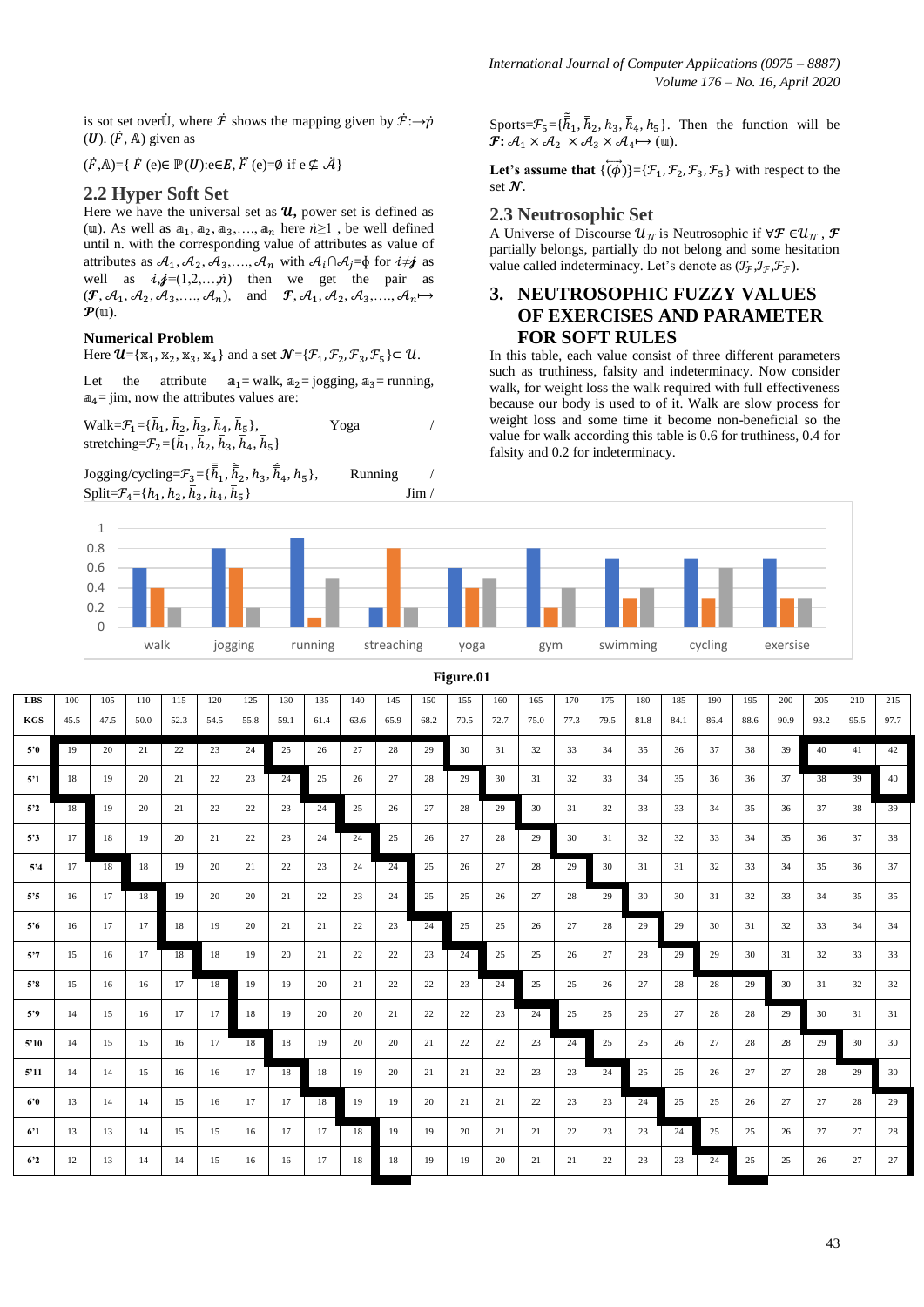| 6'3 |  |  |  |  |  |  |  |  |  |  |  | $12$   $13$   $13$   $14$   $15$   $15$   $16$   $16$   $17$   $18$   $18$   $19$   $20$   $20$   $21$   $21$   $22$   $23$   $23$   $24$   $25$   $25$   $26$   $26$ |
|-----|--|--|--|--|--|--|--|--|--|--|--|-----------------------------------------------------------------------------------------------------------------------------------------------------------------------|
| 6'4 |  |  |  |  |  |  |  |  |  |  |  | $12$   $13$   $13$   $14$   $14$   $15$   $15$   $16$   $17$   $17$   $18$   $18$   $19$   $20$   $20$   $21$   $22$   $22$   $23$   $23$   $24$   $25$   $26$   $26$ |

Under weight **Ideal Weight** Overweight **Ideal Weight** Overweight

|  | Table.01 and 02 to estimate the weight with respect to health |
|--|---------------------------------------------------------------|
|--|---------------------------------------------------------------|

| <b>Time</b>      | <b>Trait</b> |
|------------------|--------------|
| $15 \text{ min}$ | 0.25         |
| $30 \text{ min}$ | 0.5          |
| $45 \text{ min}$ | 0.75         |
| 1 hour           |              |

#### **4-a) Identification of target**

First we will estimate how much a person need to loss for this we a table is given below. This current table have a complete guide on how much a person need to loss this table consist of

#### **4-b) Selection of target**

Now, by using these statistics and soft rules we will be able to start the journey of weight loss.

height and weight, different levels are mentioned but the main one is obesity e.g. for the person with height 5'10 from 59kg to 77kg is the healthy weight and the weight from 77kg to onward is over-weight.

| <b>LBS</b>       | 134-138                    | 138-143                         | 143-147                   | 147-152                   | 152-156                   | 156-160                   |
|------------------|----------------------------|---------------------------------|---------------------------|---------------------------|---------------------------|---------------------------|
| <b>KGS</b>       | 61-62.9                    | 63-64.9                         | 65-66.9                   | 67-68.9                   | 69-70.9                   | 71-72.9                   |
| Category         | $\overleftrightarrow{A}$   | $\overline{\overrightarrow{B}}$ | $\overline{\vec{c}}$      | $\overline{\overline{D}}$ | $\overline{\vec{E}}$      | $\overline{\overline{F}}$ |
| $L\overline{BS}$ | 160-165                    | 165-169                         | 169-174                   | 174-178                   | 178-182                   | 182-187                   |
| <b>KGS</b>       | 73-74.9                    | 75-76.9                         | 77-78.9                   | 79-80.9                   | 81-82.9                   | 83-84.9                   |
| Category         | $\overline{\tilde{G}}$     | $\overleftrightarrow{H}$        | $\overline{T}$            | $\overline{T}$            | $\overline{\vec{K}}$      | $\overline{L}$            |
| <b>LBS</b>       | 187-191                    | 191-196                         | 196-200                   | 200-205                   | 205-209                   | 209-213                   |
| <b>KGS</b>       | 85-86.9                    | 87-88.9                         | 89-90.9                   | 91-92.9                   | 93-94.9                   | 95-96.9                   |
| Category         | $\overline{\widetilde{M}}$ | $\overline{\overline{N}}$       | $\overline{\partial}$     | $\overrightarrow{p}$      | $\overline{\overline{Q}}$ | $\overrightarrow{R}$      |
| <b>LBS</b>       | 213-218                    | 218-222                         | 222-227                   | 227-231                   | 231-235                   | 235-240                   |
| <b>KGS</b>       | 97-98.9                    | 99-100.9                        | 101-102.9                 | 103-104.9                 | 105-106.9                 | 107-108.9                 |
| Category         | $\overline{S}$             | $\overline{\overline{T}}$       | $\overline{\overline{U}}$ | $\overline{\overline{V}}$ | $\overline{W}$            | $\overline{\overline{X}}$ |
|                  |                            |                                 |                           |                           |                           |                           |
| <b>LBS</b>       | 240-244                    | 244-249                         | 249-253                   | 253-257                   | 257-262                   | 262-266                   |
| <b>KGS</b>       | 109-110.9                  | 111-112.9                       | 113-114.9                 | 115-116.9                 | 117-118.9                 | 119-120.9                 |
| Category         | $\overline{\overline{Y}}$  | $\overline{z}$                  | $\overline{\Omega}$       | $\overline{2}$            | $\overline{\epsilon}$     | $\overrightarrow{v}$      |
| <b>LBS</b>       | 266-271                    | 271-275                         | 275-279                   | 279-284                   | 284-288                   | 288-293                   |
| <b>KGS</b>       | 121-122.9                  | 123-124.9                       | 125-126.9                 | 127-128.9                 | 129-130.9                 | 131-133                   |
| Category         | $\overline{2}$             | $\overline{\vec{6}}$            | $\vec{\psi}$              | $\vec{\phi}$              | $\overline{\partial}$     | $\vec{\xi}$               |

**Table 03**

By this table we will select the category in which our weight lye, e.g. a person with 86.4kg will select  $\vec{M}$ . Once u selected the category the procedure start. According to different surveys, documentaries and experiences, A person need 1 week to loss 2 kgs, so each category lye for 1 week. After it you will move forward in next category and so on.

#### **4-c )Soft Rules**

We take a start from extremely obese and the rules move towards healthy weight.

In early days make your body adaptive for this by simple fast walk and short distance jogging, running and basic exercises.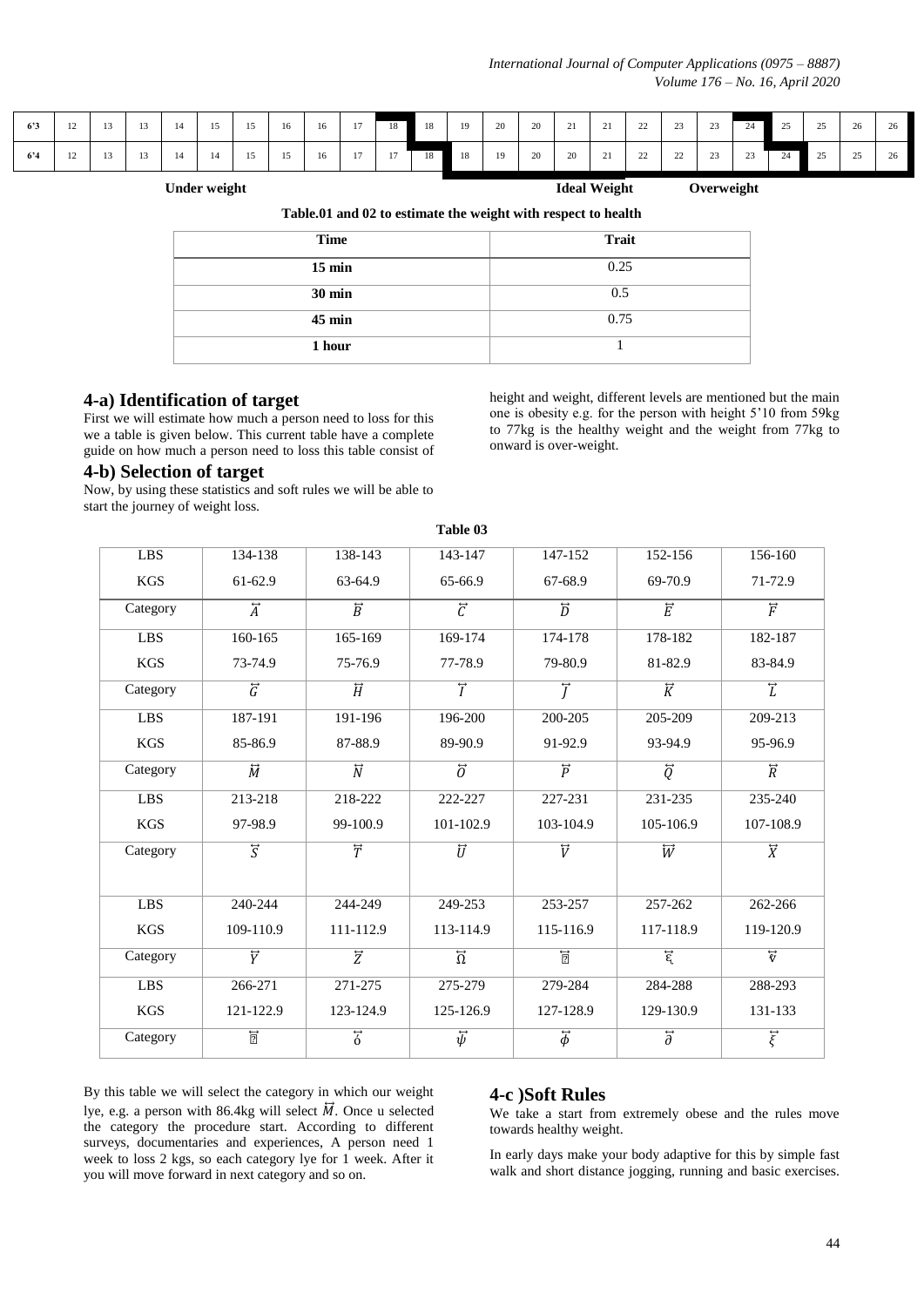Increase metabolism and consumption of water for better results.

 $\mathcal{F}(\{\vec{\phi}\})=$  $\mathcal{F}_1(0.5), \mathcal{F}_2(0.25), \mathcal{F}_3(0.25), \mathcal{F}_4(0), \mathcal{F}_5(0)$  $\mathcal{F}(\{\overline{\xi\}}) = {\mathcal{F}_1(0.5), \mathcal{F}_2(0.25), \mathcal{F}_3(0.25), \mathcal{F}_4(0), \mathcal{F}_5(0.25)}$  $\mathcal{F}(\{\overline{\partial}\}) = \{\mathcal{F}_1(0.5), \mathcal{F}_2(0.25), \mathcal{F}_3(0.25), \mathcal{F}_4(0.25)\}$  $\mathcal{F}(\overrightarrow{\{\phi\}}) = {\mathcal{F}_1(0.5), \mathcal{F}_2(0.25), \mathcal{F}_3(0.25), \mathcal{F}_4(0.25)}$  $\mathcal{F}(\overline{\{\psi\}}) = {\mathcal{F}_1(0.5), \mathcal{F}_2(0.25), \mathcal{F}_3(0.25), \mathcal{F}_4(0), \mathcal{F}_5(0.25)}$  $\mathcal{F}(\overrightarrow{\{0\}}) = {\mathcal{F}_1(0.5), \mathcal{F}_2(0.25), \mathcal{F}_3(0.25), \mathcal{F}_4(0), \mathcal{F}_5(0.25)}$  $\mathcal{F}(\overline{\{\mathbb{E}\}}) = {\mathcal{F}_1(0.5), \mathcal{F}_2(0.25), \mathcal{F}_3(0.25), \mathcal{F}_4(0), \mathcal{F}_5(0.25)}$  $\mathcal{F}(\overrightarrow{\{v\}}) = {\mathcal{F}_1(0.25), \mathcal{F}_2(0.25), \mathcal{F}_3(0.5), \mathcal{F}_4(0), \mathcal{F}_5(0, 0)}$  $\mathcal{F}(\{ \xi \}) = \{ \mathcal{F}_1(0.25), \mathcal{F}_2(0.25), \mathcal{F}_3(0.5), \mathcal{F}_4(0), \mathcal{F}_5(0.5) \}$  $\mathcal{F}(\{3\}) = {\mathcal{F}_1(0.25), \mathcal{F}_2(0.25), \mathcal{F}_3(0.5), \mathcal{F}_4(0), \mathcal{F}_5(0, 0)}$  $\mathcal{F}(\overrightarrow{\Omega}) = \{\mathcal{F}_1(0.25), \mathcal{F}_2(0.25), \mathcal{F}_3(0.5), \mathcal{F}_4(0), \mathcal{F}_5(0.5)\}$  $\mathcal{F}(\overrightarrow{Z}) = \{\mathcal{F}_1(0.25), \mathcal{F}_2(0.25), \mathcal{F}_3(0.5), \mathcal{F}_4(0), \mathcal{F}_5(0.5)\}$  $\mathcal{F}(\{\overline{Y}\}) = \{\mathcal{F}_1(0.25), \mathcal{F}_2(0.25), \mathcal{F}_3(0.5), \mathcal{F}_4(0), \mathcal{F}_5(0.5)\}$  $\mathcal{F}(\overrightarrow{X}) = \{\mathcal{F}_1(0.25), \mathcal{F}_2(0.25), \mathcal{F}_3(0.5), \mathcal{F}_4(0), \mathcal{F}_5(0.5)\}$  $\mathcal{F}(\overrightarrow{W}) = \{\mathcal{F}_1(0.25), \mathcal{F}_2(0.25), \mathcal{F}_3(0.5), \mathcal{F}_4(0), \mathcal{F}_5(0)\}$  $\mathcal{F}(\overrightarrow{W}) = \{\mathcal{F}_1(0.25), \mathcal{F}_2(0.25), \mathcal{F}_3(0.5), \mathcal{F}_4(0), \mathcal{F}_5(0.5)\}$  $\mathcal{F}(\overrightarrow{U}) = \{\mathcal{F}_1(0.25), \mathcal{F}_2(0.25), \mathcal{F}_3(0.25), \mathcal{F}_4(0.25), \mathcal{F}_5(0.25)\}$  $\mathcal{F}(\overrightarrow{1},\overrightarrow{1}) = {\mathcal{F}_1(0.25), \mathcal{F}_2(0.25), \mathcal{F}_3(0.25), \mathcal{F}_4(0.25), \mathcal{F}_5(0.25)}$  $\mathcal{F}(\overrightarrow{S}) = \{\mathcal{F}_1(0.25), \mathcal{F}_2(0.25), \mathcal{F}_3(0.25), \mathcal{F}_4(0.25), \mathcal{F}_5(0.25)\}$  $\mathcal{F}(\overrightarrow{R}) = \{\mathcal{F}_1(0.25), \mathcal{F}_2(0.25), \mathcal{F}_3(0.25), \mathcal{F}_4(0.25), \mathcal{F}_5(0.25)\}$  $\mathcal{F}(\overrightarrow{Q}) = \{\mathcal{F}_1(0.25), \mathcal{F}_2(0.25), \mathcal{F}_3(0.25), \mathcal{F}_4(0.25), \mathcal{F}_5(0.25)\}$  $\mathcal{F}(\overrightarrow{P}) = \{\mathcal{F}_1(0.25), \mathcal{F}_2(0.25), \mathcal{F}_3(0.25), \mathcal{F}_4(0.25), \mathcal{F}_5(0.25)\}$  $\mathcal{F}(\overrightarrow{0}) = \{\mathcal{F}_1(0.25), \mathcal{F}_2(0.25), \mathcal{F}_3(0.25), \mathcal{F}_4(0.25), \mathcal{F}_5(0.25)\}$  $\mathcal{F}(\overrightarrow{N}) = \{\mathcal{F}_1(0.25), \mathcal{F}_2(0.25), \mathcal{F}_3(0.25), \mathcal{F}_4(0.25), \mathcal{F}_5(0.25)\}$  $\mathcal{F}(\overrightarrow{M}) = \{\mathcal{F}_1(0.25), \mathcal{F}_2(0.25), \mathcal{F}_3(0.25), \mathcal{F}_4(0.25), \mathcal{F}_5(0.25)\}$  $\mathcal{F}(\vec{\{L\}}) = {\mathcal{F}_1(0.25), \mathcal{F}_2(0), \mathcal{F}_3(0.5), \mathcal{F}_4(0.25), \mathcal{F}_5(0.5)}$  $\mathcal{F}(\overrightarrow{K}) = \{\mathcal{F}_1(0.25), \mathcal{F}_2(0), \mathcal{F}_3(0.5), \mathcal{F}_4(0.25), \mathcal{F}_5(0.5)\}$  $\mathcal{F}(\vec{y}) = {\mathcal{F}_1(0.25), \mathcal{F}_2(0), \mathcal{F}_3(0.5), \mathcal{F}_4(0.25), \mathcal{F}_5(0.5)}$  $\mathcal{F}(\{\vec{l}\}) = \{\mathcal{F}_1(0.25), \mathcal{F}_2(0), \mathcal{F}_3(0.5), \mathcal{F}_4(0.25), \mathcal{F}_5(0.5)\}$  $\mathcal{F}(\{\vec{H}\}) = {\mathcal{F}_1(0.25), \mathcal{F}_2(0), \mathcal{F}_3(0.5), \mathcal{F}_4(0.25), \mathcal{F}_5(0.5)}$  $\mathcal{F}(\{\vec{G}\}) = \{\mathcal{F}_1(0.25), \mathcal{F}_2(0), \mathcal{F}_3(0.5), \mathcal{F}_4(0.25), \mathcal{F}_5(0.5)\}$  $\mathcal{F}(\overrightarrow{F}) = \{ \mathcal{F}_1(0.25), \mathcal{F}_2(0), \mathcal{F}_3(0.5), \mathcal{F}_4(0.25), \mathcal{F}_5(0.5), \mathcal{F}_6(0.5), \mathcal{F}_7(0.5), \mathcal{F}_8(0.5), \mathcal{F}_9(0.5), \mathcal{F}_9(0.5), \mathcal{F}_9(0.5), \mathcal{F}_9(0.5), \mathcal{F}_9(0.5), \mathcal{F}_9(0.5), \mathcal{F}_9(0.5), \mathcal{F}_9(0.5), \mathcal{F}_9(0.5), \$  $\mathcal{F}(\overrightarrow{E}) = \{ \mathcal{F}_1(0.25), \mathcal{F}_2(0), \mathcal{F}_3(0.5), \mathcal{F}_4(0.25), \mathcal{F}_5(0.5)\}$  $\mathcal{F}(\overrightarrow{D}) = {\mathcal{F}_1(0), \mathcal{F}_2(0), \mathcal{F}_3(0.5), \mathcal{F}_4(0.25), \mathcal{F}_5(0.5)}$  $\mathcal{F}(\{\vec{C}\}) = {\mathcal{F}_1(0), \mathcal{F}_2(0), \mathcal{F}_3(0.5), \mathcal{F}_4(0.25), \mathcal{F}_5(0.5)}$  $\mathcal{F}(\{\overline{B}\}) = \{\mathcal{F}_1(0), \mathcal{F}_2(0), \mathcal{F}_3(0.5), \mathcal{F}_4(02.5), \mathcal{F}_5(0.5)\}$ 

 $\mathcal{F}(\{\vec{A}\}) = {\mathcal{F}_1(0), \mathcal{F}_2(0), \mathcal{F}_3(0.5), \mathcal{F}_4(0.25), \mathcal{F}_5(0.5)}$ 

These are the rules which can be use for weight loss.

#### **By multiply each rule by 7 we get the total days.**

Graphical representation;

Each rule are used to lose 2 kgs and the time required is at least 5 days of work in a week for each one, so by multiplying these rules by 7 we can estimate the time required.

Some other rules for random people.

**(a)** For a person with fit body but he wants to increase his stamina and strength.

This person can follow different rule for short period of time and modify the rules according to his requirement.

**(b)** For a married person who wants to follow a single rule for healthy body.

 $(F,\overline{\mathbb{H}}) = {\mathcal{F}_1(0.25), \mathcal{F}_2(0.25), \mathcal{F}_3(0.5), \mathcal{F}_4(0), \mathcal{F}_5(0)}$ 

#### **4. NUMERICAL PROBLEMS**

Mr. John have height 5'10 inch, has weight is 112 kgs He want to loss-weight.

Step 1. By using the table we get a result that for healthy life MR. John need to loss weight and put it less than 78 because the healthy weight for 5'10 from 59kg to 77kg is the healthy weight and the weight from 77kg to onward is over-weight.

Step 2. Now Mr. john will select rules for weight loss, they become used to of walk and exercise and then the rules selected for Mr. John are;

From the journey of 112 to 77kgs

 $\mathcal{F}(\overrightarrow{Z}) = \{\mathcal{F}_1(0.25), \mathcal{F}_2(0.25), \mathcal{F}_3(0.5), \mathcal{F}_4(0), \mathcal{F}_5(0.5)\}$ 

According to this rule Mr. John need walk 15 min, jogging 30 min, running or splits 15 min, yoga and stretching before exercise to keep injury away 30min, and Jim, exercise or any effective sport (graft available on top) 45 min. follow these rules for a week and then increase the intensity mentioned below;

```
\mathcal{F}(\{\overline{Y}\}) = \{\mathcal{F}_1(0.25), \mathcal{F}_2(0.25), \mathcal{F}_3(0.5), \mathcal{F}_4(0), \mathcal{F}_5(0.5)\}\mathcal{F}(\overrightarrow{X}) = \{\mathcal{F}_1(0.25), \mathcal{F}_2(0.25), \mathcal{F}_3(0.5), \mathcal{F}_4(0), \mathcal{F}_5(0.5)\}\mathcal{F}(\overrightarrow{W}) = \{\mathcal{F}_1(0.25), \mathcal{F}_2(0.25), \mathcal{F}_3(0.5), \mathcal{F}_4(0), \mathcal{F}_5(0)\}\mathcal{F}(\overrightarrow{W}) = \{\mathcal{F}_1(0.25), \mathcal{F}_2(0.25), \mathcal{F}_3(0.5), \mathcal{F}_4(0), \mathcal{F}_5(0)\}\mathcal{F}(\overrightarrow{y}) = \{\mathcal{F}_1(0.25), \mathcal{F}_2(0.25), \mathcal{F}_3(0.25), \mathcal{F}_4(0.25), \mathcal{F}_5(0.25)\}\mathcal{F}(\overrightarrow{1},\overrightarrow{1}) = {\mathcal{F}_1(0.25), \mathcal{F}_2(0.25), \mathcal{F}_3(0.25), \mathcal{F}_4(0.25), \mathcal{F}_5(0.25)}\mathcal{F}(\overrightarrow{S}) = \{\mathcal{F}_1(0.25), \mathcal{F}_2(0.25), \mathcal{F}_3(0.25), \mathcal{F}_4(0.25), \mathcal{F}_5(0.25)\}\mathcal{F}(\overrightarrow{R}) = \{ \mathcal{F}_1(0.25), \mathcal{F}_2(0.25), \mathcal{F}_3(0.25), \mathcal{F}_4(0.25), \mathcal{F}_5(0.25), \mathcal{F}_6(0.25), \mathcal{F}_7(0.25), \mathcal{F}_8(0.25), \mathcal{F}_9(0.25), \mathcal{F}_1(0.25), \mathcal{F}_1(0.25), \mathcal{F}_2(0.25), \mathcal{F}_3(0.25), \mathcal{F}_4(0.25), \mathcal{F}_5(0.25), \mathcal{F}_6(0.\mathcal{F}(\overrightarrow{Q}) = \{\mathcal{F}_1(0.25), \mathcal{F}_2(0.25), \mathcal{F}_3(0.25), \mathcal{F}_4(0.25), \mathcal{F}_5(0.25)\}\mathcal{F}(\overrightarrow{P}) = \{\mathcal{F}_1(0.25), \mathcal{F}_2(0.25), \mathcal{F}_3(0.25), \mathcal{F}_4(0.25), \mathcal{F}_5(0.25)\}\mathcal{F}(\overrightarrow{0}) = \{\mathcal{F}_1(0.25), \mathcal{F}_2(0.25), \mathcal{F}_3(0.25), \mathcal{F}_4(0.25), \mathcal{F}_5(0.25)\}\mathcal{F}(\overrightarrow{N}) = \{\mathcal{F}_1(0.25), \mathcal{F}_2(0.25), \mathcal{F}_3(0.25), \mathcal{F}_4(0.25), \mathcal{F}_5(0.25)\}\mathcal{F}(\overrightarrow{M}) = \{\mathcal{F}_1(0.25), \mathcal{F}_2(0.25), \mathcal{F}_3(0.25), \mathcal{F}_4(0.25), \mathcal{F}_5(0.25)\}\mathcal{F}(\overrightarrow{\{L\}}) = {\mathcal{F}_1(0.25), \mathcal{F}_2(0), \mathcal{F}_3(0.5), \mathcal{F}_4(0.25), \mathcal{F}_5(0.5)}\mathcal{F}(\overrightarrow{K}) = \{\mathcal{F}_1(0.25), \mathcal{F}_2(0), \mathcal{F}_3(0.5), \mathcal{F}_4(0.25), \mathcal{F}_5(0.5)\}\mathcal{F}(\vec{y}) = \{\mathcal{F}_1(0.25), \mathcal{F}_2(0), \mathcal{F}_3(0.5), \mathcal{F}_4(0.25), \mathcal{F}_5(0.5)\}
```
 $\mathcal{F}(\{\overline{I}\}) = \{\mathcal{F}_1(0.25), \mathcal{F}_2(0), \mathcal{F}_3(0.5), \mathcal{F}_4(0.25), \mathcal{F}_5(0.5)\}$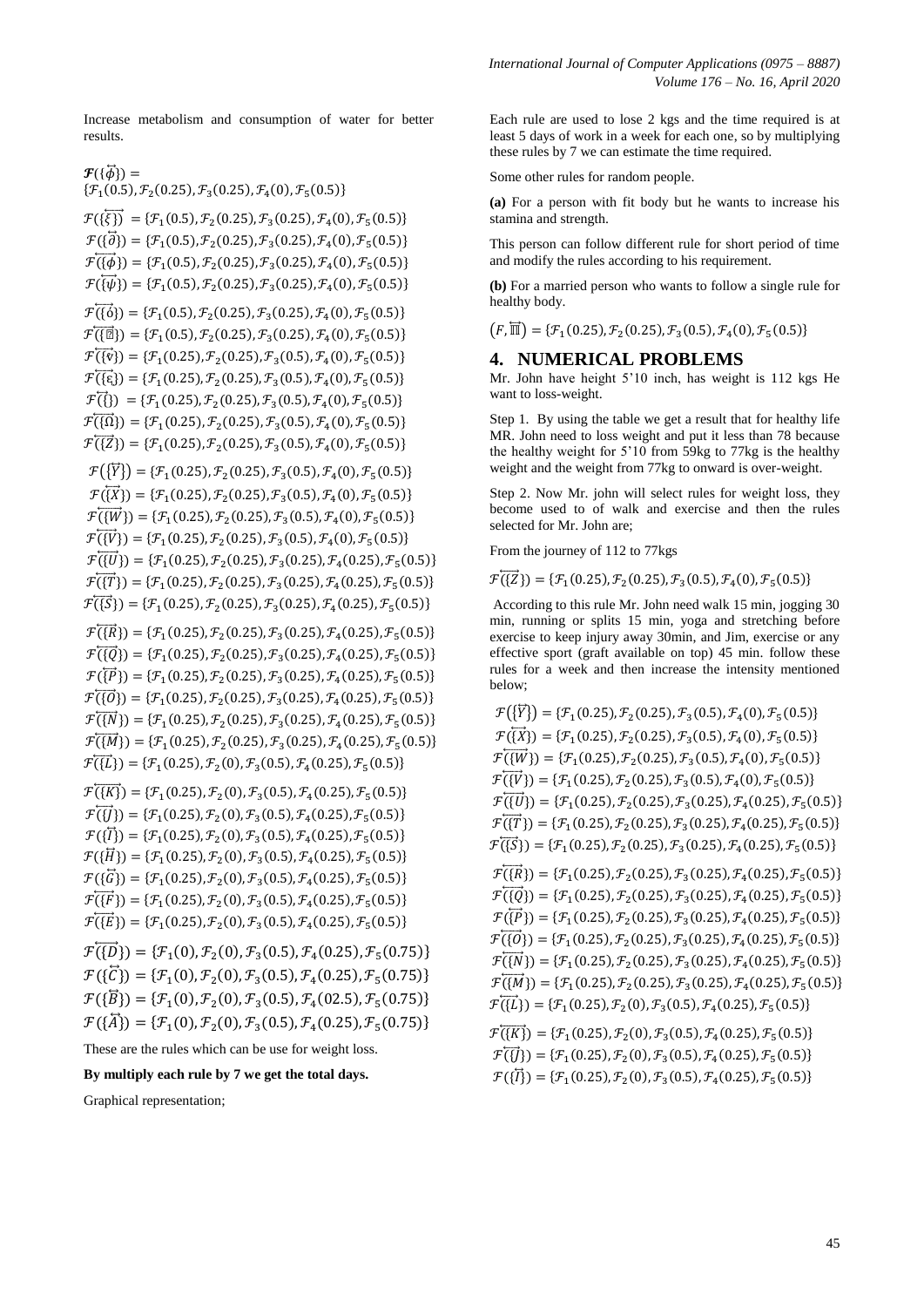

#### **Figure.02**

18\*7=126 Days. Hence by multiplying these rules by 7 we get the value of time required for this progress.

#### **5. CONCLUSION**

In this article, we gave a complete guide to estimate the healthy weight by height, as well as the time duration of exercise and the total time required to get the healthy weight. The healthy weight limit vary with time, by using these different aspects and concept of Fuzzy soft set, we design a system which gave a complete guide to achieve healthy weight loss.

#### **6. REFERENCES**

- [1] G. R. Jahanshahloo, F.H.Lptfi, and M. Izadi Khan.(2006).''An algorithmic method to ext4end TOPSIS for decision-making problems with interval data,'' *Applied Mathematics and Computation*, Vol.175, pp. 1375-1384.
- [2] G. W. Wei. (2011). "FIOWHM operator and its application to multiple attribute group decision making,'' *Expert System with Applications,* vol. 38, no. 4, pp. 2984-2989.
- [3] G. W. Wei, X. F. Zhao, R. Lin and H. J. Wang. (2010). ''Generalized triangular fuzzy correlated averaging operator and their application to multiple attribute decision making,'' *Applied Mathematical Modelling*, vol. 36, no. 7, pp. 2975-2982.
- [4] Jafar.N.M, Faizullah, Shabbir.S, Alvi.F.M.S, Shaheen.L (2020), Intuitionistic Fuzzy Soft Matrices, Compliments and Their Relations with Comprehensive Study of Medical Diagnosis, *International Journal of Latest Engineering Research and Applications*, 5(1): 23-30.
- [5] Jafar.N.M, Khan.R.M, Sultan.H, Ahmad.N (2020), Interval Valued Fuzzy Soft Sets and Algorithm of IVFSS Applied to the Risk Analysis of Prostate Cancer*, International Journal of Computer Applications,* 177(38): 18-26.
- [6] Jafar.N.M, Muniba.K, Saeed.A, Abbas.S,Bibi.I (2019). Applications of Sanchez, Approach in Medical Diagnosis using Trapezoidal Fuzzy Numbers*. International Journal of Latest Engineering, Research and its Applications* .4 (9): 5157.
- [7] Jafar.N.M, Saeed.A, Waheed.M, Shafiq.A (2020), A Comprehensive Study of Intuitionistic Fuzzy Soft Matrices and its Applications in Selection of Laptop by Using Score Function, *International Journal of Computer Applications*, 177(38): 8-17.
- [8] Jafar.N.M, Saqlain.M, Saeed.M, Abbas.Q (2020), Application of Soft-Set Relations and Soft Matrices in Medical Diagnosis using Sanchez's Approach *International Journal of Computer Applications*, 177(32): 7-11.
- [9] Molodtsov D. Soft set theory-first result*. Computers and Mathematics with Applications*. 1999; 37:19-31.
- [10] Maji PK, Biswas R, Roy AR. Fuzzy soft set*. The Journal of Fuzzy Mathematics*. 2001; 9(3):677-692. [10]
- [11] Pawlak Z. Rough sets. Int. J. Inf. Comp. Sci. 1982; 11:341356.
- [12] Pawlak Z. Rough classification, *International Journal of Man Machine Studies* 20(5), 469-483, 1984.
- [13] Q. W. Cao and J. Wu. (2011). "The Extended COWG operators and their application to multiple attribute group decision making problems and interval numbers,'' *Applied Mathematics Modelling*, vol. 35, no. 5, pp. 2075- 2086.
- [14] Riaz.M, Saeed.M, Saqlain.M, Jafar.N (2019), Impact of Water Hardness in Instinctive Laundry System Based on Fuzzy Logic Controller, *Punjab University Journal of Mathematics*, 51(4):73-84.
- [15] Smarandache, F. A unifying field in logics neutrosophy: Neutrosophic probability, set and logic. *American Research Press,* Rehoboth. 1998.
- [16] Smarandache F., Definition of Neutrosophic logic-a generalization of the Intuitionistic fuzzy logic, *EUSFLAT Conf*., 141-146, 2003.
- [17] Smarandache F. Neutrosophy and Neutrosophic logic. First International Conference onNeutrosophic Logic, Set, Probability and Statistics. *University of New Mexico*, Gallup, USA; 2002.
- [18] Saqlain.M, Jafar.N, Hamid.R,Shahzad.A. (2019), Prediction of Cricket World Cup 2019 by TOPSIS Technique of MCDM-A Mathematical Analysis, *International Journal of Scientific & Engineering Research*, 10(2): 789-792.
- [19] Saqlain. M., Jafar. N. and Riffat. A., (2019). Smart phone selection by consumers' in Pakistan: FMCGDM fuzzy multiple criteria group decision making approach, *Gomal University Journal of Research*, 34(1): 27-31.